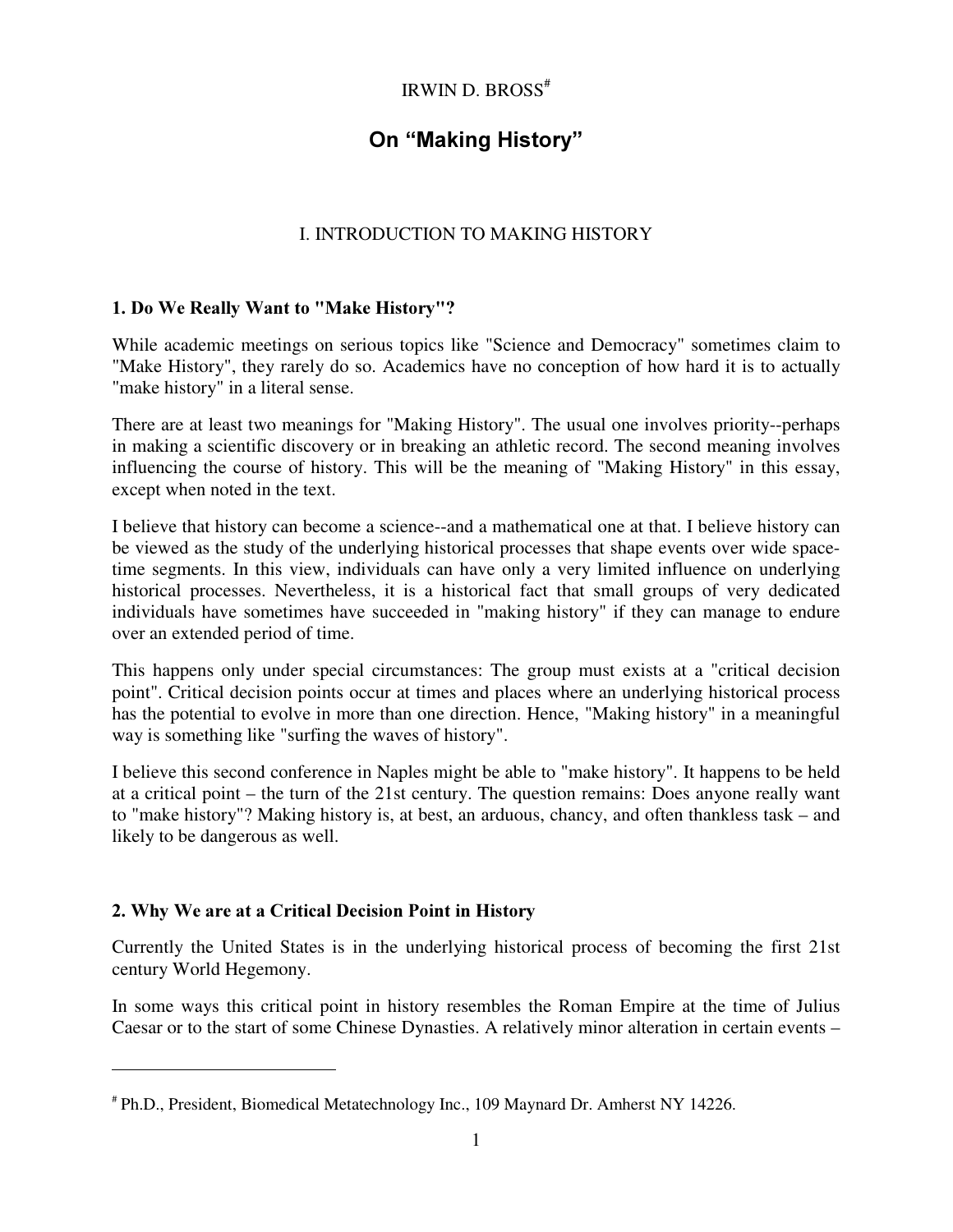if Caesar had survived the Ides of March, for example – might have produced major changes in the evolution of the Roman Empire.

A side-effect of the historical process that drives the American Hegemony is that both science and democracy (as these words were used in mid-20th century U.S.) are now in the process of dying. Indeed, I believe that both science and democracy have now passed a "point of no return". In other words, neither is likely to be "reformed" or "revived" in the U.S. anytime in the near future.

It is possible that genuine science or democracy could survive in other nations and even flourish On the other hand, a worst case scenario would be that the world might may have to pass through several historical cycles before science and democracy can return to the world scene. In other words, the world might have to go through an historical cycle analogous to the Roman Empire and the Dark Ages before there was a new Renaissance.

One way that a small, dedicated group might try to "make history" at this critical point would be to consider plans for long-term processes to restore genuine science and democracy. For the immediate future. it might consider ways to keep science in countries other than the U.S. and Britain from being overwhelmed by the plans of the American Hegemony to force world science to serve Pentagon interests. For the worst-case scenario, the group might accept the difficult task of trying to preserve information about genuine science and democracy through a second Dark Ages. The hope would be that such preservation might facilitate a new historical cycle leading to a new Renaissance.

## II. THE DEATH OF U. S. SCIENCE: THE BIG LIE

## 3. Is U.S. Science Really Dying ?

Is my assessment that U.S. science is dying overly pessimistic or is it simply realistic?

I have written six ink-print books with some relevance to this question. All of them are available in a book-like format, with additional commentary, in my 1998 CD-ROM, A HISTORY OF U.S. SCIENCE AND MEDICINE IN THE COLD WAR.

The decline of U.S. science began at end of World War II with the A-bomb attacks on Hiroshima and Nagasaki. U.S. soldiers occupying the cities were exposed to the low-level residual radiation from the bombs and their families were alarmed. It was politically expedient for the Pentagon to issue its first reassurances that "low-level radiation is harmless" although there was no valid scientific evidence for this claim. In their own self-interest, U.S. weapons scientists such as Edward Teller supported this claim although they had little or no knowledge of the relationship between low-level radiation and human cancer.

My CD-ROM presents scientific evidence -- much of it based on official data – that this safety claim was false. Despite the conclusive epidemiological evidence that the Pentagon doctrine was a Big Lie, it remains as the official position of U.S. government agencies, including the U.S. health and science agencies. The U.S. scientific and medical establishment responded to widespread public alarm and concern about radiation hazards by publishing many papers and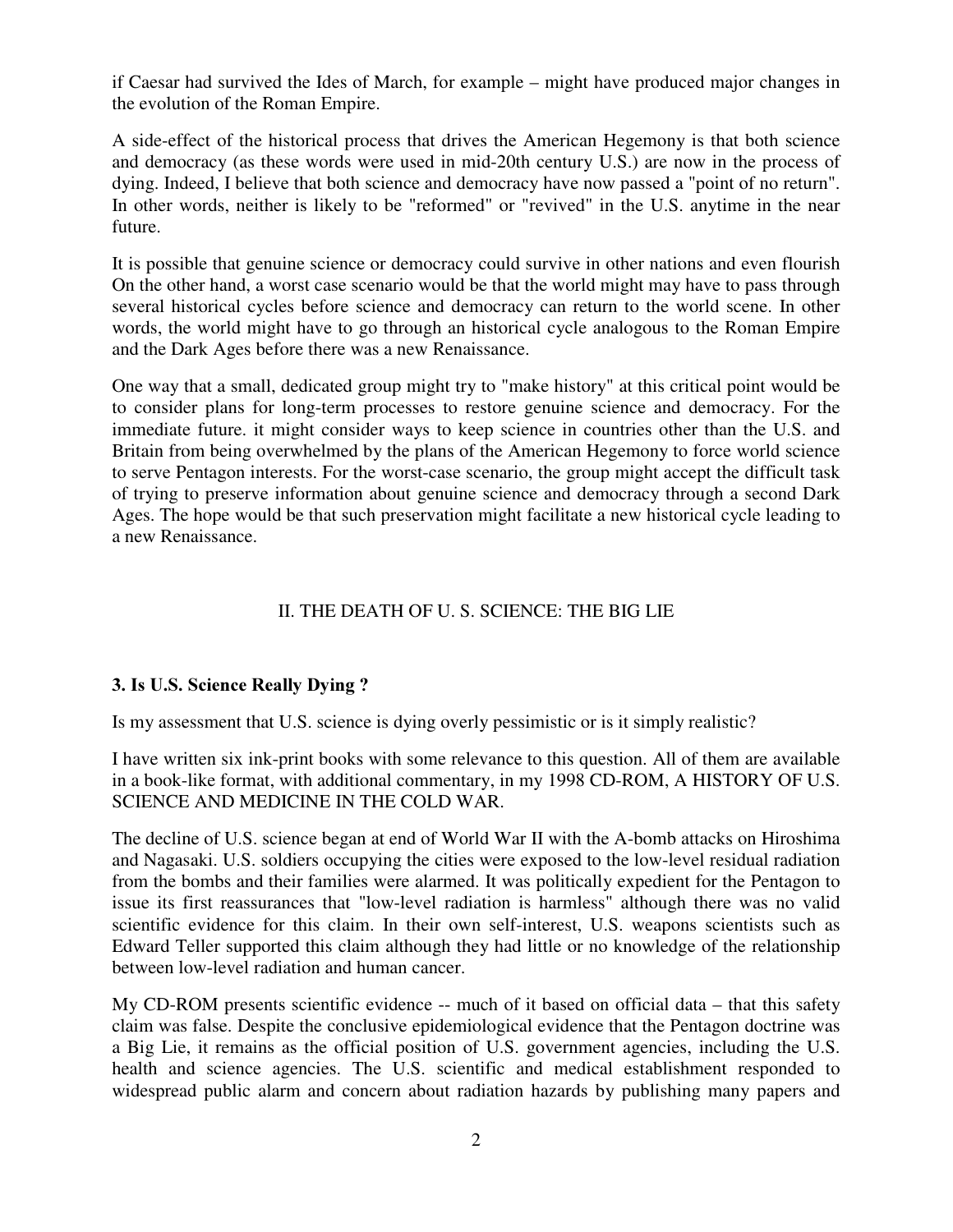books consisting of fraudulent research that supported the false Pentagon doctrine.

At first, I was surprised and disturbed by such actions of the scientists in top positions in the science establishment and wrote many letters to journals such as *Science*. They were not published and I finally realized the unpleasant truth: To many elitist establishment types, the interests of their colleagues who were weapons scientists and radiologists were far more important than the protection of the public health and safety.

This was the start of the Big Lie that became a cancer in U.S. science. The integrity of the U.S. National Academy of Science was gradually destroyed when it produced a series of fraudulent reports on radiation hazards in support of the Pentagon doctrine (BEIR Reports). This cancer spread to the U.S. National Cancer Institute about 1970 and subsequently to other components of the U.S. National Institutes of Health. By 1980, it had gradually metastasized through the infrastructure of U.S. science and medicine including the scientific societies, their technical journals, and key departments at prestigious U.S. universities (e.g. Harvard).

For practical purposes, the Pentagon had taken over U.S. science and medicine to insure that empirical research could not challenge its official doctrines during the Cold War. This takeover was largely achieved by the "power of the purse". A major part of the funding of U.S. science came from U.S. government agencies which were glad to cooperate with the Pentagon.

## 4. The End of the Golden Age of U.S. Science and Medicine

U.S. science is now dying from a cancer in science itself that was spread by the Pentagon. Even during the "Golden Age" of U.S. science and medicine – in the middle years of the  $20^{th}$  century – the cancer was invisibly spreading to vital organs. The details of this underlying historical process can be found in Chapter 3 of my 1994 book, Fifty Years of Folly and Fraud "In the *name of Science*". Only an outline can be given here.

Even during the Manhattan Project which developed the A-bomb, it was already apparent to many of the physical scientists involved in the project that Pentagon management and genuine science are incompatible. One reason why Europeans were unaware of these ominous developments is that the U.S. mass media was under effective Pentagon censorship throughout the Cold War and thereafter. The underlying censorship process was primarily media selfcensorship as a way to maintain Pentagon perks.

Europeans also seem to have been unaware of the tacit Cold War collusion between Pentagon and Soviet generals on issues such as nuclear weapons testing. Thus, despite the theoretical differences between capitalism and communism, the right-wing generals in the Pentagon saw eye-to-eye with top USSR generals on the practical aspects of nuclear tactics.

Thus, top generals on both sides of the Iron Curtain were equally enthusiastic about atmospheric testing of their nuclear weapons. They saw this as a major source of continuing funding; they were equally indifferent to the health consequences. The planning of the generals had relatively short time horizons. There was no reason to worry about producing radiation injuries to their own troops when they would not be noticed for 15 or more years.

The leaders of the scientific establishments on both sides of the Iron Curtain also saw eye-to-eye; both saw the wisdom of cooperating fully with the generals. Hence, the Pentagon doctrine that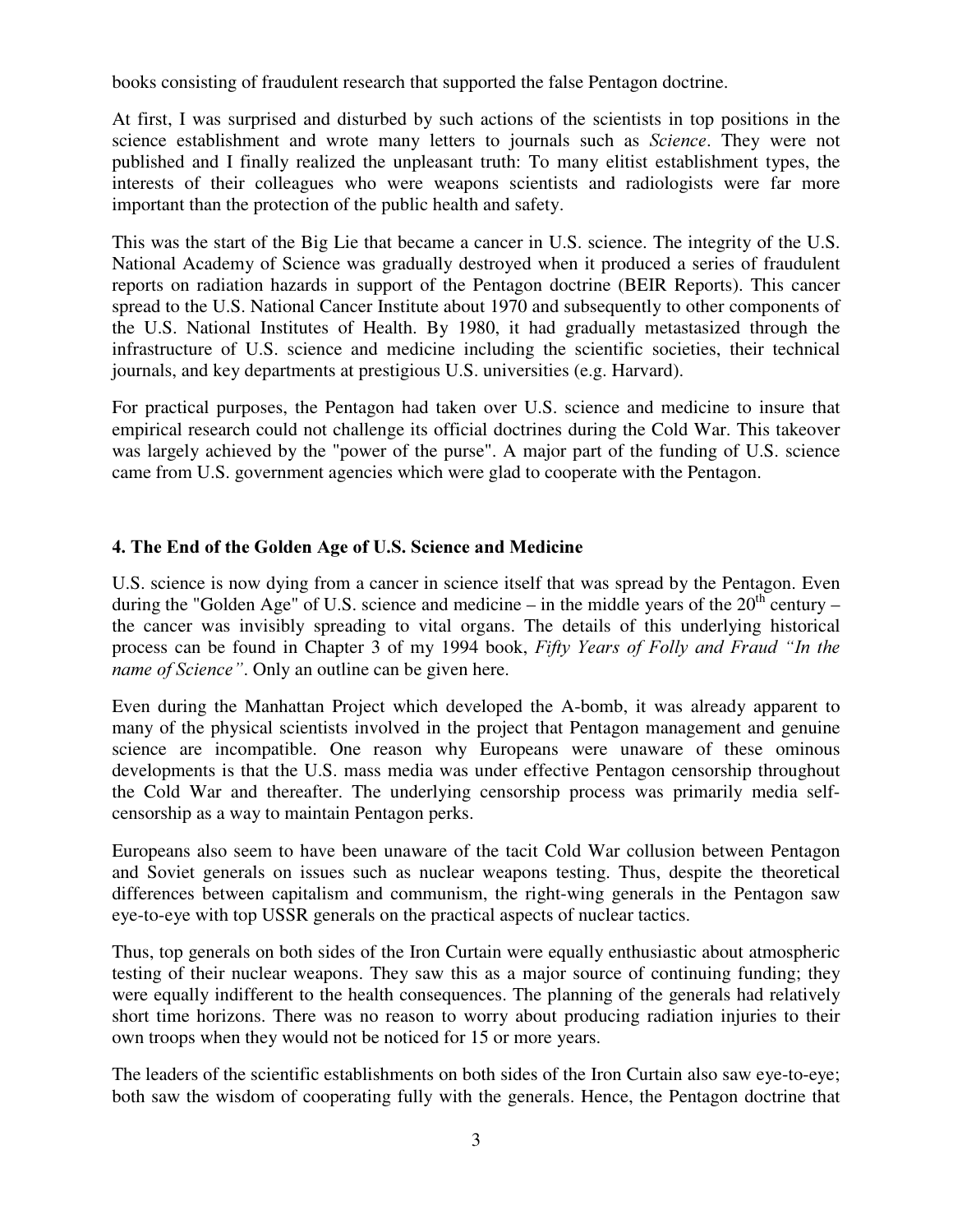low-level ionizing radiation is "harmless" was not only quickly accepted by the British and French science establishments, it was immediately accepted by the Soviet science establishment as well.

Once the Big Lie gained world-wide "scientific" acceptance, standards for judging statements made "in the name of science" had to change to accommodate these new realities. The empirical basis for science, "a theory must fit the facts", was gradually replaced by the usual political basis, "facts must fit the official theory". Technology might survive this reversal but it was the death of genuine science.

Hence, even at the height of the Golden Age of U.S. science and medicine, the underlying historical process that had produced the scientific productivity was disintegrating.

## 5. Long-Term Effects of the Big Lie: The Fate of the Atomic Veterans

The immediate effect of the Big Lie was to continue exposing large numbers of soldiers to "friendly fire" in numerous atmospheric nuclear weapons tests. The short-term effect of such exposures was invisible genetic damage with minor side effects.. The long-term effects on these soldiers was to cause massive suffering, disability, and eventual death from cancer and various other diseases.

In the U.S., these radiation-exposed troops became known as "Atomic Veterans". Since the Pentagon was widely regarded as more knowledgeable about nuclear weapons and weapons testing than any other military, the other major players in the Cold War felt compelled to imitate the United States and exposed large bodies of their own troops to this form of "Russian Roulette".

Later, when public opinion in the U.S. forced the Pentagon to do studies of the effects of low level radiation on the Atomic Veterans, most of the major players felt compelled to do their own "scientific" studies. The results of all of the official studies agreed: Low-level radiation was indeed harmless. Some of the more courageous scientists insisted that it was actually beneficial. When the Japanese did similar studies of the survivors of Nagasaki and Hiroshima, all of these Pentagon-funded and Pentagon-controlled studies found no evidence of harm to the survivors who had been exposed to residual low-level radiation from the A-bombs (though later studies by Japanese scientists showed reduced survival).

Clear excess cancer among the Atomic Veterans was shown by competent independent epidemiologists in later studies of U.S. official data. Solid cancers have a long "latent period" of roughly 14 years. Only after this length of time did troops exposed to "harmless" radiation begin to die off rather rapidly. Although most of these troops were much younger than other World War II veterans (like myself), the Atomic Veterans are now almost extinct. This one grim fact clearly proves the deadly hazards of low-level radiation beyond any scientific doubt.

Of the approximately 222,000 Atomic Veterans, how many cancer deaths were caused by their exposures? A simple calculation in my book FIFTY YEARS provides a rough estimate. In a cohort of servicemen who were not Atomic Veterans about one-third of all deaths would be from cancer. In the data from the 1946 CROSSROADS test 68%, about two-thirds, died from cancer. The estimated proportion of excess cancer deaths, about 0.22, multiplied by 222,000 is about 50,000 excess cancer deaths. The excess deaths from all causes add to death toll. This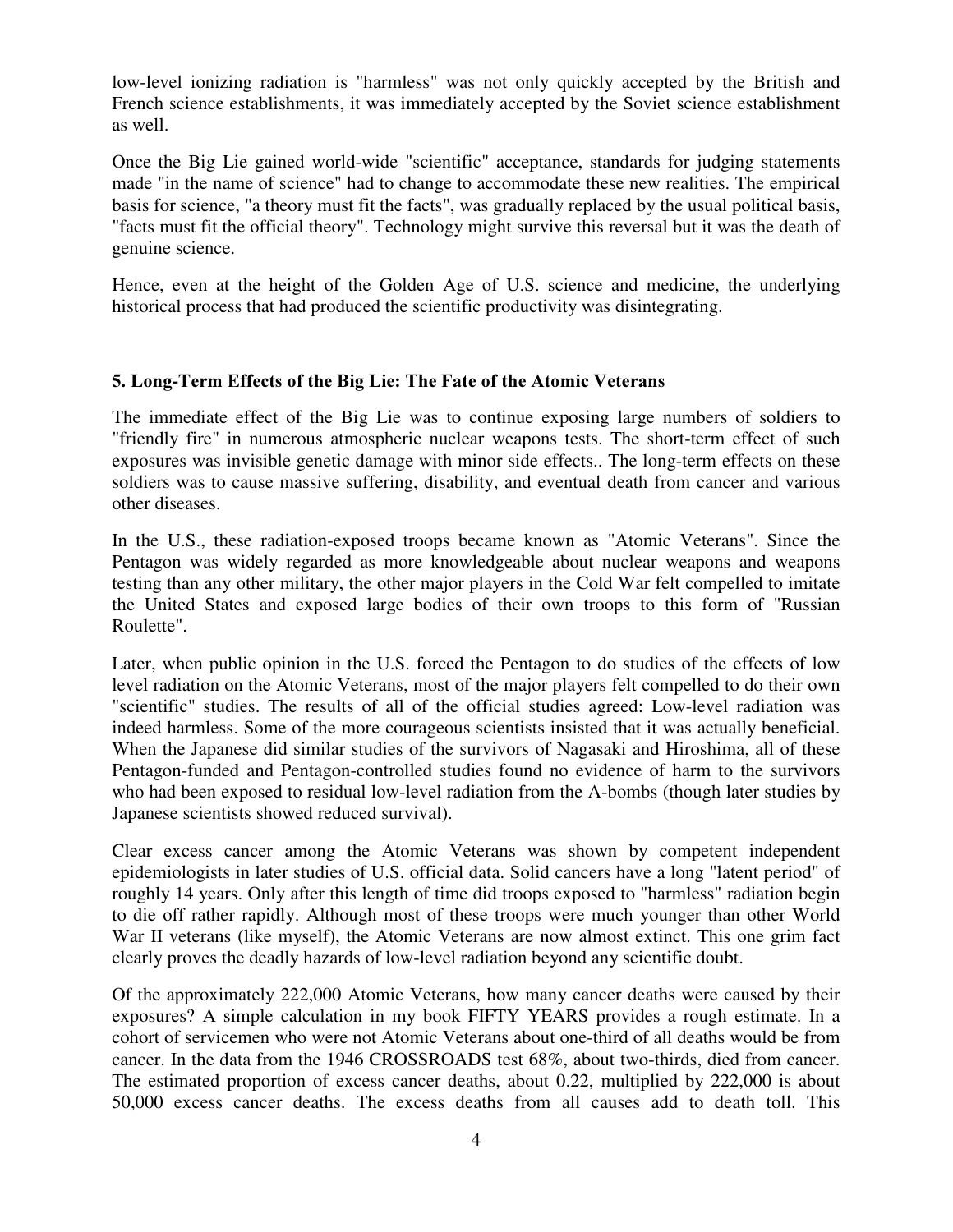demonstrates that the Pentagon "harmless" myth was a very deadly myth indeed!

Nevertheless, despite the massive scientific evidence that now refutes the Big Lie, the Pentagon doctrine is still accepted by establishment scientists worldwide.

# III. THE DEATH OF U.S. MEDICAL SCIENCE: THE FATE OF CLINICAL TRIALS

# 6. Is U.S. Medical Science Dying?

Establishments always justify their existence with mythologies--distortions or their actual history. Science and medical establishments are no exceptions from this rule. For example, the mythology of science fosters the illusion of linear (or perhaps exponential) progress in science over time, the historical facts show the waxing and waning of individual sciences--and of the overall human enterprise called "science" There are clear cyclic patterns: Rapid progress is often followed by periods of stasis or even decline.

The cycles of different sciences are only weakly correlated. Thus, the "Golden Age" of the individual inventor (or small personal laboratories) was at the turn of the 20th century (Thomas Alva Edison is its model). The high point of physics was the theory of relativity early in the 20th century (with Albert Einstein the model). The high point of medical science was in the middle of the 20th century when the controlled clinical trial became the "gold standard" or "method of choice". The inside story of clinical trial illustrates why U.S. medical science is dying.

My study, the world's first clinical trial of chemotherapy for childhood leukemia, is an example of "making history" in its usual sense of priority or record-breaking. I planned (and reported on) this clinical trial in 1952. Many of the main methodologies of the modern clinical trial in the U.S. evolved from these continuing chemotherapy trials. While they achieved the first major new advance in the treatment of a cancer in half a century, this advance also led to the subsequent excessive prestige of clinical trials as the "gold standard". The unwarranted faith of both doctors and the American public in this particular scientific instrument led to fraud in "clinical trials" that have eroded the scientific value of the instrument.

While I was aware even the early days, that any scientific methodology has its limitations and can be misused, I too got carried away by the unexpected success. I mistakenly believed that clinical trials would finally end the abuse of patients and the money-making quackery of prescientific medicine. Sinclair Lewis's novel *Arrowsmith* gives a satirical but accurate picture of the bad old days.

Unfortunately, by the start of the 21st century, "clinical trials" had become a menace to the public health and safety!

## 7. Why Clinical Trials were not a Panacea for U.S. Medical Science

The commercialization of medical research, exemplified by the rise of biotechnology, not only ended the "Golden Age", it has often led to reversion of "science" back to alchemy. When the focus of drug-testing shifted from careful assessment of benefits and risks to faking both benefits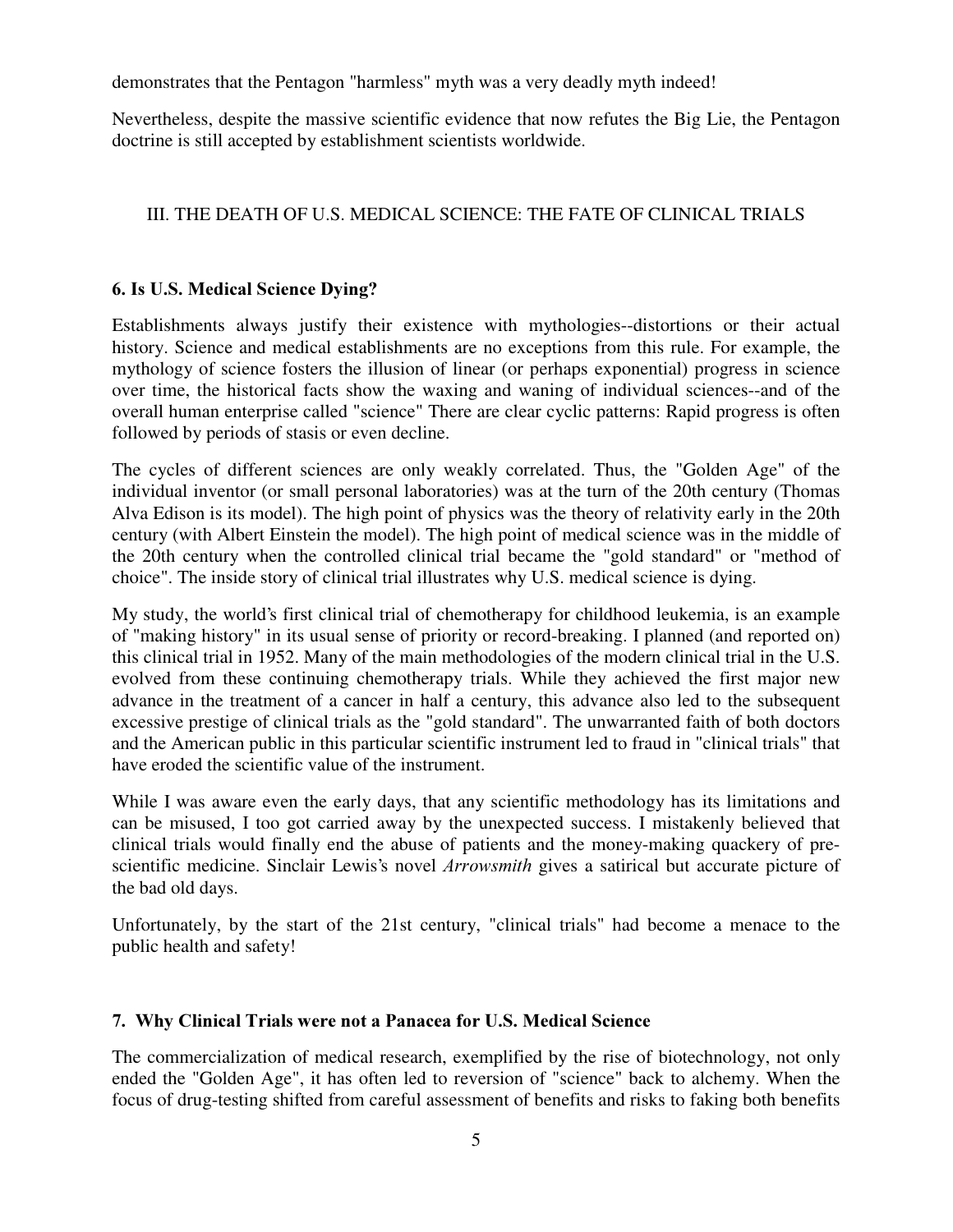and risks to produce enormous profits for drug multinationals, the public no longer could trust claims made "in the name of science".

A headline in the newspaper, USA Today, on November 26, 2002 was: "Mistrust of doctors widespread across the USA". The report of survey results began: "Nearly 80% of blacks and 52% of whites believe they could be used as 'guinea pigs'for medical research." The story also noted how the highly publicized case of Jesse Gelsinger "raised questions about the safety of clinical trials". Indeed, the unnecessary death of this young man is a horrible example of the greed and stupidity of neo-alchemy at its worst.

Nowadays what the mass media calls "clinical trials" are often not controlled studies at all; they are examples of uncontrolled human experimentation by doctors paid by the multinational drug companies – sometimes in stock options. This malpractice has resulted in the death or serious injury of many thousands of American patients from the side-effects of highly advertised and profitable new drugs-drug that are more deadly than the potions of the ancient alchemists. The use of such grossly unscientific practices "in the name of science" has turned many concerned citizens against "clinical trials".

#### 8. How Scientific Fraud Kills Genuine Science

One side effect of scientific fraud, whether it supports the Big Lie about radiation hazards or the smaller lies in the advertisements for deadly new prescription drugs is that it poisons the research environment and destroys genuine science in that area. A side effect of the wide use of fraud in what are supposed to be "clinical trials" is that it is killing U.S. medical science.

Here is a specific example of how medical fraud kills medical science.. A Wall Street Journal report on 12/18/02 starts out: "In a finding sure to shake up the \$20 billion market for blood pressure medicine, a 10-cents-a-pill diuretic proved superior to two of the pharmaceutical industry's biggest-selling classes of drugs in a major U.S.-funded study."

To protect the public, the FDA is supposed to rigorously test the efficacy and safety of new drugs before approving them for marketing. In this case, it failed to do a proper efficacy study for blood pressure medicines: FDA should have tested the new drugs against the standard treatment – the 10-cents-a-pill diuretic (commonly called "water pills") used in the U.S.-funded study. Why didn't FDA use "water pills"? Simply because FDA wanted to rush new drugs to market to please the Bush Administration. Proper FDA studies would have blocked the marketing and prevented this costly fraud.

#### III. THE DEATH OF U.S. DEMOCRACY: THE RISE OF THE AMERICAN HEGEMONY

#### 9. The Death Knell of U.S. Democracy: The American World Hegemony

The A-bombs that ended World War II were a critical point in U.S. history. The Pentagon not only began the Big Lie that was to kill U.S. science; it became the first permanent standing army in U.S. history. During the Cold War, the Pentagon became "the tail that wagged the dog".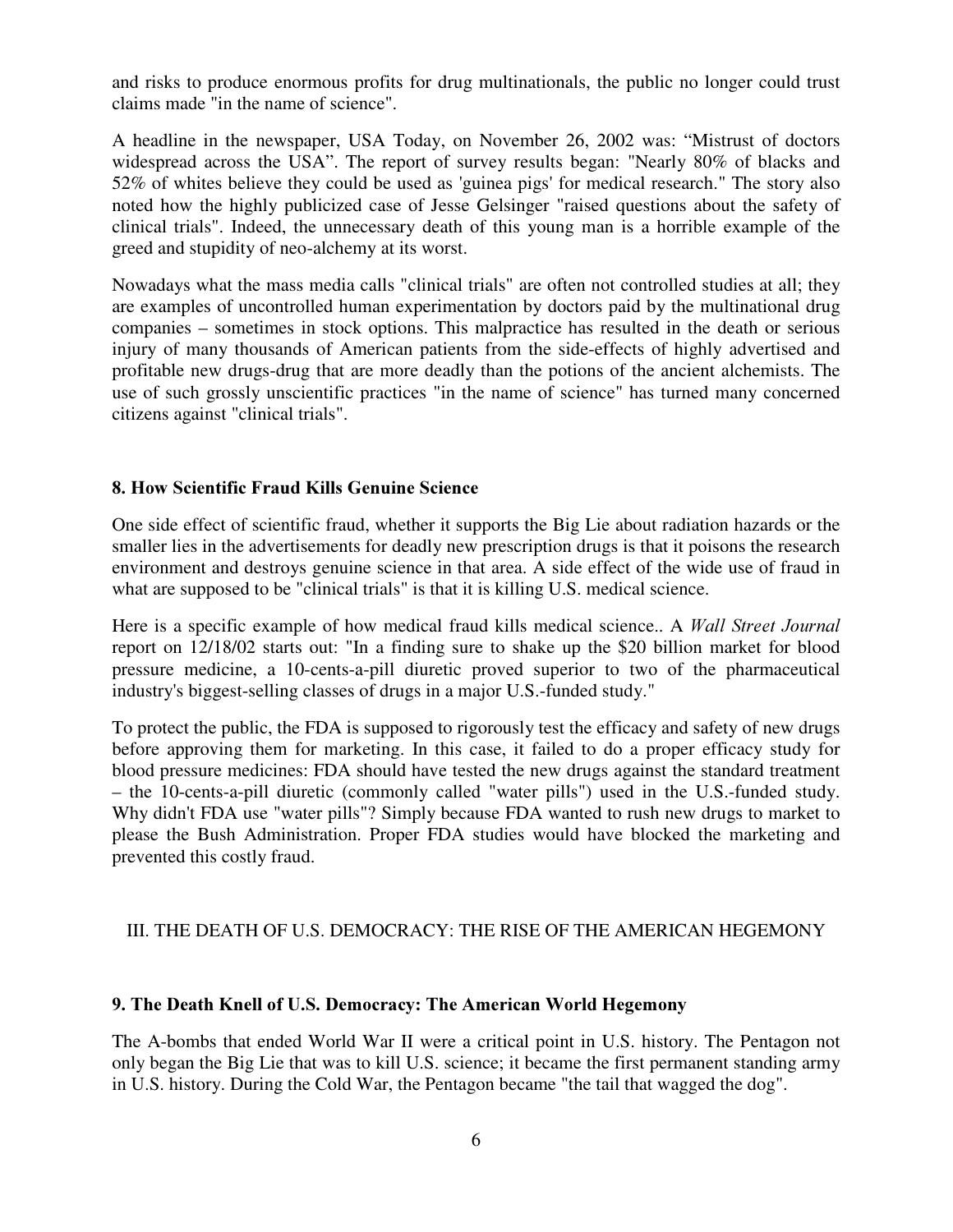It was no longer merely a military force, it became a major political, economic, and social force in the United States. It also became a self-perpetuating process. Much as the Roman Legions eventually led to the death of the Roman Republic, the Pentagon will lead to the death of the American Republic in the  $21<sup>st</sup>$  century.

The best evidence that the rise of American Hegemony is causing the death of American democracy can be found in the speeches of President George W. Bush exhorting Americans to a war with Iraq. The current public opinion polls have shown that about two thirds of the American public oppose a war with Iraq unless it is supported by the United Nations. The major nations on the U.N. Security Council have spoken out in opposition to an Iraq war but this only has infuriated George W. Bush. The U.N. inspectors have not found evidence that would support such a war.

Unfortunately, factual evidence never had much weight with the oil men who run the Bush Administration and only believe in their in-group ideology. Adverse polls are brushed off. The original support for Bush as a war president has steadily eroded as he proclaims his intention to start a war that can only benefit Big Oil. Even Republicans admit that the constant threats of war are blocking the U.S. economic recovery and hurting Wall Street.

Nothing illustrates more clearly the Bush Administration contempt for democracy than its grim determination to get the U.S. into a war with Iraq. Nothing demonstrates more clearly the final conversion of the U.S. from a peaceful country into a war state. One side-effect of this conversion into a war state will be the death of U.S. democracy.

#### 10. Bad Money Drives out Good: How Fraudulent Elections are Killing U.S. Democracy

Electoral fraud is to democracy what scientific fraud is to science. Democracy and science are both strong enough processes to withstand occasional frauds. In theory, both have self-correcting systems built into the process which would ordinarily eliminate the fraud – within a month, a year, or a decade. However, the self-correcting systems won't work when the fraud is institutionalized by making it a part of the scientific or electoral process.

When a fraud such as buying votes in elections is nationwide and institutionalized, democracy can be destroyed since this makes a key component of this system – the voting process – virtually meaningless. Electoral fraud has occurred in the U.S. since the nation began, usually as an act of individuals, factions, or local political machines. When the fraud is operated on a national scale – as in the U.S. elections of 2000 and 2002 – democracy is in serious jeopardy. To meet this threat, laws limiting political contributions were recently passed but the Bush Administration has violated them with impunity. The deterioration of the democratic process has probably passed the point of no return.

Having won the 2000 presidential elections by lying TV attack ads, buying votes, and outright vote fraud in the 2000 election in Florida, the Bush Administration has used similar methods to buy the 2002 congressional election. In addition, President George W. Bush used his position as Commander in Chief to cover up his domestic and military failures by using his control of the U.S. mass media preempt the headline news with a preemptive war against Iraq.

His high ratings in the polls silenced his Democratic opposition. They did not dare to object to the lack of factual information supporting his calls for a war Iraq. They did not dare to point out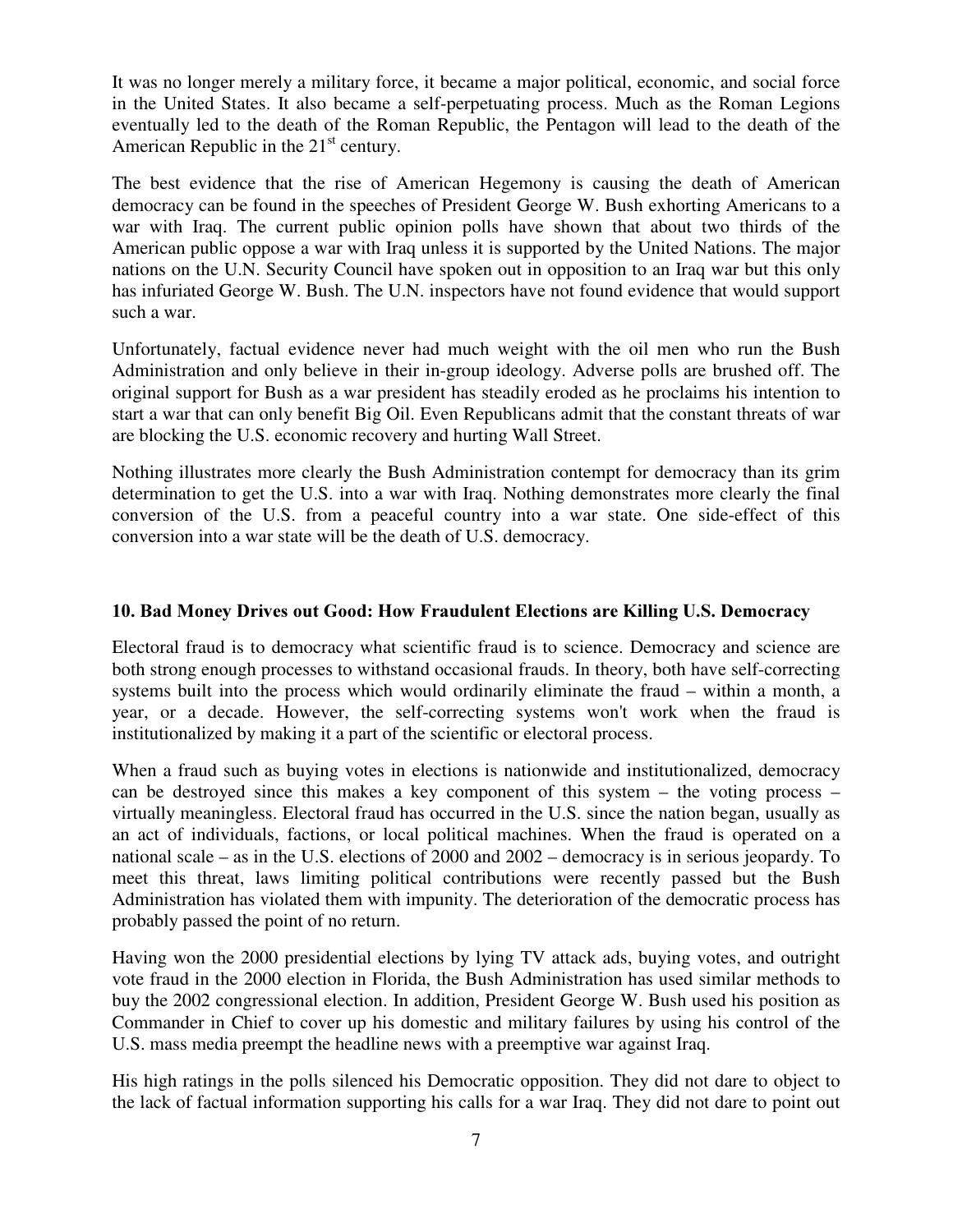that Bush had failed to punish those responsible for the attack on America. This pitiful performance by the Democratic opposition insured that U.S. democracy "did not go out with a bang but with a whimper".

#### 11. Plans for an American Hegemony to Replace American Democracy

The Bush Administration clearly believes that it can use its war powers and enormous political contributions to stay in power indefinitely and force a U.S. world hegemony on an unwilling world.

On Network News TV at the end of 2002, Bush and his advisers have called for war with Iraq almost daily: Bush has asserted a U.S. "right" to attack any nation which Bush believes possesses "weapons of mass destruction" before there is any actual use of such weapons. This drastic change in U.S. policy was made with little debate or discussion.

President George W. Bush makes no claim to being a "policy wonk". He remains in his longstanding role of front man for a clique of oil men-he is a "puppet president". This clique actually sets Bush's policies and runs his administration. Hence, the tiresome oratory against Iraq merely shows the determination of Richard Cheney and his cohort to create an American Hegemony that would rule the world in the  $21<sup>st</sup>$  century.

Recently official documents were released which show that this clique was headed in this direction under the first President Bush. The election of Bill Clinton set this plan back for eight years. With the Bush victory in 2000, these plans were once again in motion. The plans for a U.S. world hegemony required Bush to unilaterally reverse the  $20<sup>th</sup>$  century efforts to build international bulwarks against wars of aggression which Americans had long supported. By simply disregarding U.S. international treaty obligations (e.g., those which "interfered" with his missile defense agenda), Bush has adopted the tactics of Adolph Hitler: Treaties are merely "scraps of paper".

Few ordinary citizens anywhere in the world would want an American Hegemony, indeed few Americans want a Hegemony that would rule the world.. Unfortunately, world opinion means nothing to those who also want to rule the world.

## IV. RESISTING THE HEGEMONY: PRESERVING SCIENCE AND DEMOCRACY

#### 12. Can We do Anything Effective to Stop the Hegemony Juggernaut?

By "we", I mean people like you and me. Can we stop the Juggernaut? Perhaps not, but we may be able to slow it down a bit. In the short term, we can try to exploit out the weaknesses of the Hegemony plans. It is ironic that Bush's tax breaks for his wealthy friends have so seriously weakened the American economy. Since other nations have extensive investments in the U.S., it makes fiscal sense to move these investments out of the U.S. – especially if there is a prolonged war with Iraq. This withdrawal of capital would hit the Bush administration where it hurts: It would force Bush's wealthy backers in the U.S. to reconsider whether spending money and lives on an Iraq war might not end up bringing down a shaky U.S. economy.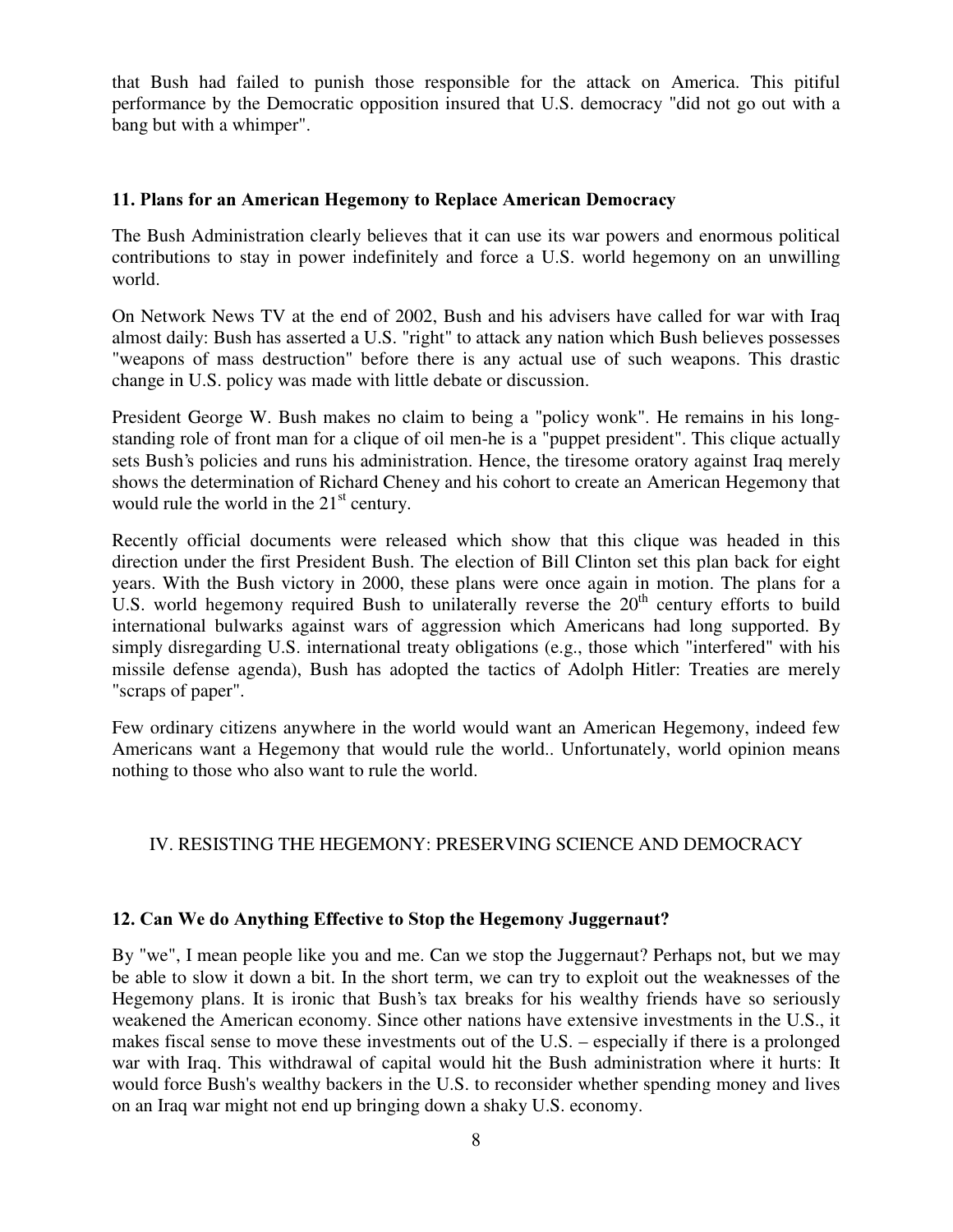Again, from a military standpoint the U.S. is not all-powerful in the short term. The U.S. has technological military superiority on the sea and in the air. However, it is not all-powerful on the land. Hence, if major nations can work quietly together to deny the U.S. bases and resources that it needs for a war with Iraq, Bush may find that creating the Hegemony is not as easy as it may seem.

#### 13. Long Term Strategies for Preservationists

If all short-term plans fail, it would be worth considering long-term strategies for preservation of the concepts of genuine empirical science and republican democracy during a second Dark Ages.

These might be developed by careful study of the informational sources of the original Renaissance. Many of the strategies and techniques of the Italian Renaissance may be applicable in 21<sup>st</sup> century Italy. This historical precedent may also make it easier to explain the need for an interregnum game plan; it might justify the raising of funds and acquisition of special resources to preserve science and democracy.

Planning should not anticipate a simple "rerun" situation. Those who seek to maintain their power by suppression of genuine science and democracy also have the guidance of history in their efforts. While keeping down any rising contemporary Hegemonies would be the top priority of the Bush Dynasty during the first years of the  $21<sup>st</sup>$  century, it would have ample technological resources to suppress any perceived ideological threat.

Thus, while the Bush Dynasty will focus on breaking the power of U.S. unions, of environmentalists, of Democratic politicians, of health activists, and of anti-establishment citizens groups, the extensive new electronic surveillance by a paranoid Bush Administration may catch the Preservationists. To succeed, Preservationists would have to try to be as unthreatening and invisible as possible – to stay in the background.

Although setting up sanctuaries for ideas and technical knowledge is not a noisy process, Preservationists must avoid the temptation to use the mass media to enlist support. In the early years of the 21<sup>st</sup> century the Internet should be very useful. However, it will be increasingly restricted and subjected to automated electronically surveillance. Hence, alternative channels of electronic communication need to be developed.

#### V. SUMMARY AND CONCLUSIONS

1. Those attending the second Naples Conference (virtually or in person) have a unique opportunity to literally "make history" if they are willing to assume onerous and uncompensated responsibilities for the preservation of key ideas and techniques of genuine science and democracy (in the short-term or, if the second Dark Ages are coming, in the long-term).

2. Pentagon takeover of the infrastructure of U.S. science and medicine has resulted in the end of the mid-20th century Golden Age. Scientific fraud and commercialism have led to the death of genuine science in the U.S.

3. Vote-buying, media-control, and fraud in the electoral process by the Bush Dynasty has led to the death of American Democracy and its replacement by an American Hegemony.